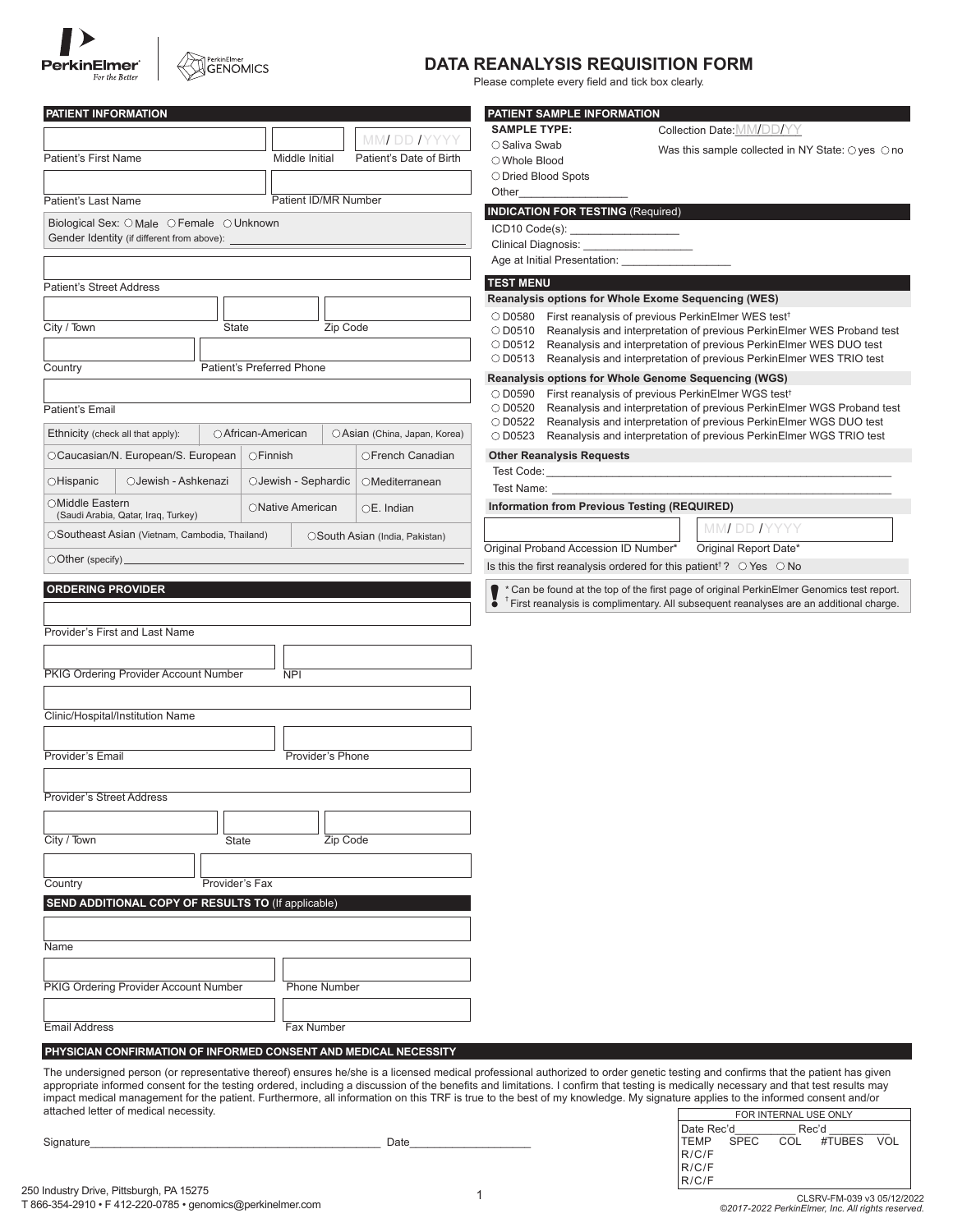

PerkinEImer<br>GENOMICS

# **DATA REANALYSIS REQUISITION FORM**

| $\blacksquare$ INSURANCE BILLING (Include a copy of both sides of insurance card) |              |                |          |                   |
|-----------------------------------------------------------------------------------|--------------|----------------|----------|-------------------|
|                                                                                   |              |                |          |                   |
| Insurance Carrier                                                                 |              |                |          | Insurance ID      |
|                                                                                   |              |                |          | MMI DD IYYYY      |
| Policy Holder Name                                                                |              |                |          | Policy Holder DOB |
| Policy Holder Relationship to Patient:                                            | $\circ$ Self | $\circ$ Parent | ○ Spouse | $\circ$ Other:    |

# **Out-of-Pocket Costs:**

 $\circ$  By checking this box, I am requesting that PerkinElmer contact me if my estimated out-of-pocket costs are greater than \$100 USD, and not proceed with testing until my authorization is received. I acknowledge that putting my sample on hold for authorization may cause a delay in receiving a results report. I also acknowledge that the test order may be canceled if I do not respond back to PerkinElmer within 30 days to discuss my estimated out-of-pocket costs.

### **Patient Billing Acknowledgement:**

By signing this form, I certify that the insurance information that I have provided is accurate, complete and current and that no other coverage or insurance exists. I hereby authorize PerkinElmer Genetics, Inc. ("PerkinElmer") to bill my designated insurance carrier(s) and share health information as needed for the purposes of billing and reimbursement, and I request that payment of authorized benefits be made on my behalf to PerkinElmer for any services furnished the patient listed above by PerkinElmer. If any insurance benefits are remitted to me for services performed by PerkinElmer for the patient, I will forward said benefits to PerkinElmer. I authorize PerkinElmer to file an appeal on my behalf for any denial of payment and/or adverse benefit determination related to services and care provided. I agree to pay all charges for services provided by PerkinElmer to the patient which are not covered by my health insurance plan or which I am responsible for payment under my health insurance plan. Furthermore, I grant PerkinElmer permission to share health information with my insurance as needed for the purposes of billing and reimbursement.

| Signature                     | Date                      |
|-------------------------------|---------------------------|
| INSTITUTIONAL BILLING         |                           |
|                               |                           |
| Institution/Organization Name | <b>Billing Account ID</b> |
|                               |                           |
| <b>Contact Name</b>           | <b>Contact Phone</b>      |
| <b>PATIENT BILLING</b>        |                           |

| ◯ Check: \$                                      | Amount Enclosed (Please make checks payable to: PerkinElmer Genetics, Inc.) |          |                |                                            |
|--------------------------------------------------|-----------------------------------------------------------------------------|----------|----------------|--------------------------------------------|
| O Credit Card (Please fill out all information): |                                                                             |          |                |                                            |
|                                                  |                                                                             |          |                |                                            |
| Credit Card Number                               |                                                                             |          | <b>CVV</b>     |                                            |
|                                                  |                                                                             |          | <b>MMAYY</b>   |                                            |
| <b>Credit Card Billing Street Address</b>        |                                                                             |          | Card Exp. Date | Cardholder Phone                           |
|                                                  |                                                                             |          |                |                                            |
| City / Town                                      | State                                                                       | Zip Code |                | Cardholder Printed Name as Appears on Card |
|                                                  |                                                                             |          |                |                                            |

Cardholder Signature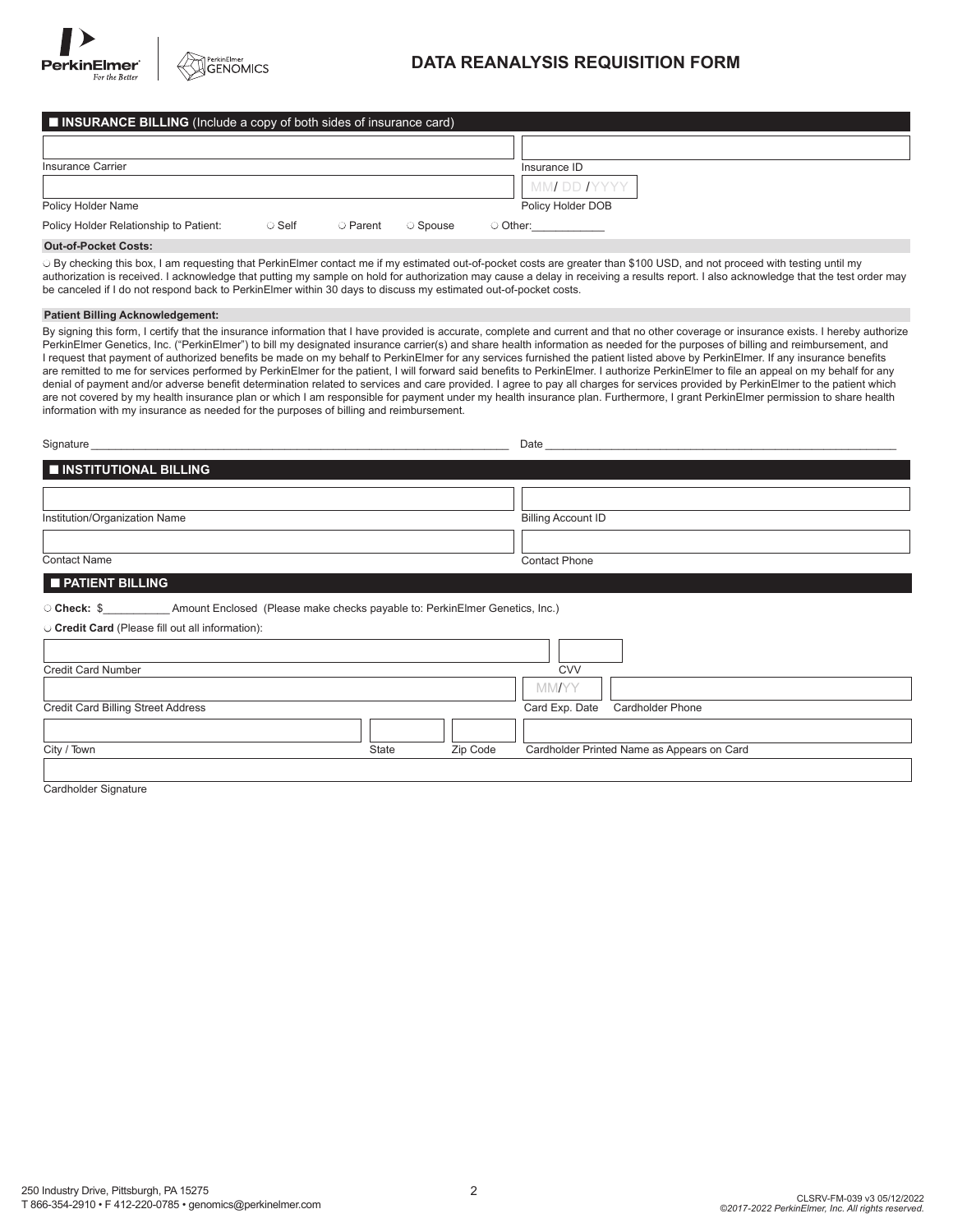

**SENOMICS** 

# **DATA REANALYSIS REQUISITION FORM**

**DETAILED MEDICAL RECORDS, CLINICAL SUMMARY, PICTURES AND FAMILY HISTORY MUST BE ATTACHED FOR ALL CASES. CLINICAL INFORMATION IS CRUCIAL FOR ACCURATE INTERPRETATION OF RESULTS.**

# **ADDITIONAL OPTIONAL PHENOTYPE / PATIENT HISTORY SECTION** (Check all that apply)

Clinical diagnosis:

| Age of manifestation:              |                                   | ICD-10 Codes:                          |                                  |
|------------------------------------|-----------------------------------|----------------------------------------|----------------------------------|
| A. NEUROLOGY                       | <b>B. METABOLISM</b>              | 2. Skin and integument                 | 3. Endocrine                     |
| 1. Behavioral abnormality          | O 1. Abnormal creatine kinase     | O 2.1 Abnormal skin pigmentation       | ○ 3.1 Diabetes mellitus          |
| O 1.1 Autism                       | O 2. Decreased plasma carnitine   | ○ 2.2 Abnormal hair                    | ○ 3.2 Hypo / hyperparathyroidism |
| ○ 1.2 Attention deficit disorder   | O 3. Hyperalaninemia              | O 2.3 Abnormal nail                    | ○ 3.3 Hypo / hyperthyroidism     |
| O 1.3 Psychiatric diseases         | O 4. Hypoglycemia                 | O 2.4 Hyperextensible skin             | <b>H. REPRODUCTION</b>           |
| 2. Brain imaging                   | ○ 5. Increased CSF lactate        | $\circ$ 2.5 lchthyosis                 | O 1. Abnormal external genitalia |
| O 2.1 Abnormal myelination         | O 6. Increased serum pyruvate     | F. CARDIOVASCULAR                      | O 2. Abnormal internal genitalia |
| ○ 2.2 Abnormal cortical gyration   | O 7. Ketosis                      | O 1. Angioedema                        | O 3. Hypogonadism                |
| O 2.3 Agenesis of corpus callosum  | O 8. Lactic acidosis              | ○ 2. Aortic dilatation                 | O 4. Hypospadias                 |
| $\circ$ 2.4 Brain atrophy          | O 9. Organic aciduria             | O 3. Arrhythmia                        | $\circ$ 5. Infertility           |
| O 2.5 Cerebellar hypoplasia        | C. EYE                            | O 4. Coarctation of aorta              | <b>I. ONCOLOGY</b>               |
| O 2.6 Heterotopia                  | O 1. Blepharospasm                | O 5. Defect of atrial septum           | O 1. Adenomatous polyposis       |
| O 2.7 Holoprosencephaly            | O 2. Cataract                     | ○ 6. Defect of ventricular septum      | O 2. Breast carcinoma            |
| ○ 2.8 Hydrocephalus                | O 3. Coloboma                     | O 7. Dilated cardiomyopathy            | O 3. Colorectal carcinoma        |
| $\circ$ 2.9 Leukodystrophy         | O 4. Glaucoma                     | O 8. Hypertension                      | O 4. Leukemia                    |
| O 2.10 Lissencephaly               | O 5. Microphthalmos               | O 9. Hypertrophic cardiomyopathy       | O 5. Myelofibrosis               |
| 3. Developmental delay             | O 6. Nystagmus                    | $\circ$ 10. Hypotension                | O 6. Neoplasm of the lung        |
| O 3.1 Delayed motor development    | O 7. Ophthalmoplegia              | O 11. Lymphedema                       | O 7. Neoplasm of the skin        |
| O 3.2 Delayed language development | $\circ$ 8. Optic atrophy          | ○ 12. Malf. of heart and great vessels | O 8. Paraganglioma               |
| O 3.3 Developmental regression     | O 9. Ptosis                       | O 13. Myocardial infarction            | O 9. Pheochromocytoma            |
| ○ 3.4 Intellectual disability      | O 10. Retinitis pigmentosa        | O 14. Stroke                           | J. HEMATOLOGY AND IMMUNOLOGY     |
| 4. Movement abnormality            | O 11. Retinoblastoma              | O 15. Tetralogy of Fallot              | O 1. Abnormality of coagulation  |
| O 4.1 Ataxia                       | O 12. Strabismus                  | O 16. Vasculitis                       | O 2. Anemia                      |
| O 4.2 Chorea                       | O 13. Visual impairment           | <b>G. GASTROINTESTINAL,</b>            | O 3. Immunodeficiency            |
| O 4.3 Dystonia                     | D. MOUTH, THROAT AND EAR          | <b>GENITOURINARY, ENDOCRINE</b>        | O 4. Neutropenia                 |
| O 4.4 Parkinsonism                 | O 1. Abnormality of dental color  | 1. Gastrointestinal                    | O 5. Pancytopenia                |
| 5. Neuromuscular abnormality       | $\circ$ 2. Cleft lip / palate     | O 1.1 Aganglionic megacolon            | O 6. Abnormal hemoglobin         |
| O 5.1 Muscular hypotonia           | O 3. Conductive hearing impair.   | O 1.2 Constipation                     | O 7. Splenomegaly                |
| O 5.2 Muscular hypertonia          | O 4. External ear malformation    | O 1.3 Diarrhea                         | O 8. Thrombocytopenia            |
| O 5.3 Hyperreflexia                | O 5. Hypodontia                   | O 1.4 High hepatic transaminases       | K. PRENATAL AND DEVELOPMENT      |
| ○ 5.4 Spasticity                   | O 6. Sensoneural hearing impair.  | O 1.5 Gastroschisis                    | O 1. Dysmorphic facial features  |
| 6. Seizures                        | E. SKIN, INTEGUMENT AND           | $\circ$ 1.6 Hepatic failure            | $\circ$ 2. Failure to thrive     |
| ○ 6.1 Febrile seizures             | <b>SKELETAL</b>                   | O 1.7 Hepatomegaly                     | O 3. Hemihypertrophy             |
| ○ 6.2 Focal seizures               | 1. Skeletal                       | O 1.8 Obesity                          | $\circ$ 4. Hydrops fetalis       |
| ○ 6.3 Generalized seizures         | O 1.1 Abnormal limb morphology    | O 1.9 Pyloric stenosis                 | $O$ 5. IUGR                      |
| 7. Others                          | O 1.2 Abnormal skeletal system    | O 1.10 Vomiting                        | O 6. Oligohydramnios             |
| O 7.1 Craniosynostosis             | O 1.3 Abnormal vertebral column   | 2. Genitourinary                       | O 7. Overgrowth                  |
| O 7.2 Dementia                     | ○ 1.4 Joint hypermobility         | O 2.1 Abnormal renal morphology        | O 8. Polyhydramnios              |
| O 7.3 Encephalopathy               | ○ 1.5 Multiple joint contractures | O 2.2 Abnormal urinary system          | ○ 9. Premature birth             |
|                                    | O 1.6 Polydactyly                 | ○ 2.3 Hydronephrosis                   | ○ 10. Short stature              |
| ○ 7.4 Headache / Migraine          |                                   |                                        |                                  |
| ○ 7.5 Macrocephaly                 | O 1.7 Scoliosis                   | O 2.4 Renal agenesis                   | O 11. Tall stature               |
| O 7.6 Microcephaly                 | O 1.8 Syndactyly                  | O 2.5 Renal cyst                       |                                  |
| O 7.7 Neuropathy                   | O 1.9 Talipes equinovarus         | O 2.6 Renal tubular dysfunction        |                                  |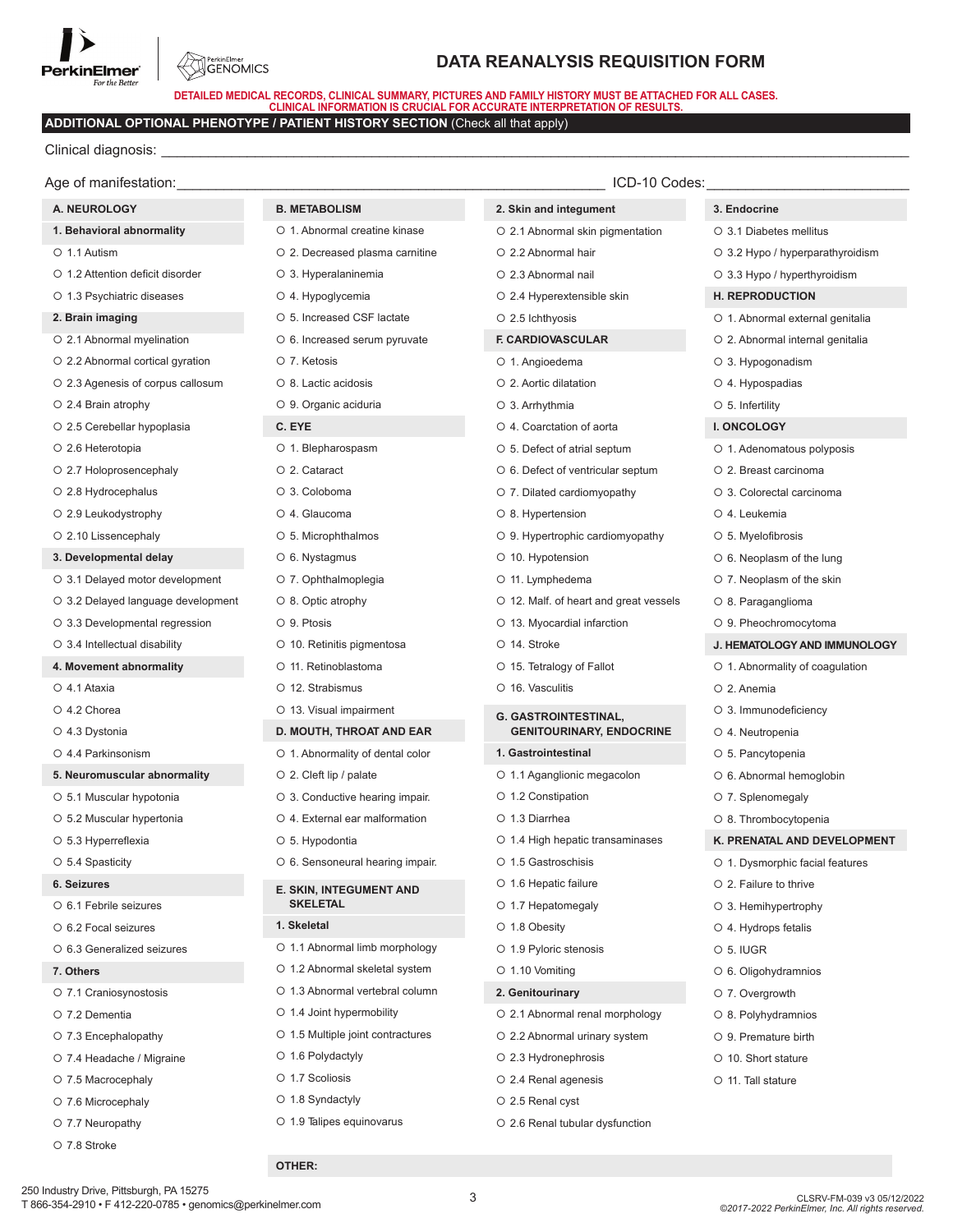



# **U.S. CLINICAL INFORMED CONSENT FORM**

PerkinElmer Genetics, Inc., ("PerkinElmer") requires a completed Patient's Informed Consent Form (ICF) for testing to be performed. The ICF must be completed by the patient, or a legally authorized representative of the patient (or by the healthcare provider where permitted under applicable law or regulation). For any patient below the age of majority, the ICF must be completed by the patient's legally authorized representative.

The purpose of this ICF is to provide you with a description of the Test ordered, known risks and benefits of the Test, anonymization of personal health information ("PHI"), sample and data retention, research opportunities, and the reporting of secondary findings, if applicable. Given the complexity of the type of the Test, it is recommended that you and/or your child receive genetic counseling by a trained genetics professional before and after the testing is performed.

#### **TEST INFORMATION**

Your healthcare provider ("HCP") has recommended that you, or your child, receive enzymatic, biochemical or molecular genetics clinical testing ("Test") indicated on the submitted Test Requisition Form ("Requisition"). For more information on the reasons your HCP has ordered the Test, and the disorders your HCP is having you tested for, please consult with your HCP. You are free to decide if you want this Test performed or not. Providing a Sample and undergoing the Test is voluntary and you may withdraw your consent without penalty at any time.

*Enzyme/Biomarker Test:* This type of test measures the presence or absence of enzymes/biomarkers and/or their level of activity in an individual. Only the enzymes/ biomarkers identified on the requisition will be tested. Results from this type of Test may indicate the presence of a specific condition or conditions, and follow-up confirmatory testing may be recommended.

*Genetic/Genomic Test:* This type of Test analyzes one or more segments of your DNA depending on the assay requested. This Test is used to identify what, if any, DNA variant(s) you or your child is carrying which is causing the specific disease or condition you are being tested for. Identifying the mutation may be useful for diagnostic and treatment purposes, and allows at-risk family members to be tested. Only the genes identified on the Requisition will be analyzed. In some cases, we may not be able to determine with certainty which gene is actually causing the disease.

### **TEST METHOD**

If you consent to the Test, your HCP will take a sample of your and/or your child's blood, saliva, body fluid, tissue or other sample type. Your Sample will be sent to PerkinElmer's laboratories in the United States for the Test; the majority of testing will be performed at our laboratory headquarters in Pittsburgh, PA.

Under some circumstances, including inadequate or poor quality sample, an additional Sample may be required for Tests to be performed.

#### **TEST RESULTS**

Your treating HCP has sole responsibility for all decisions concerning the possible management of your diagnosis and disease; PerkinElmer will not provide a diagnosis. PerkinElmer will report Test results only to your HCP via secure email, a secure internet portal, or fax. Your HCP is responsible for communicating with you regarding the results of the Test and may refer you or your child to a specialist for further clinical evaluation and confirmation of diagnosis, if applicable. Possible results for Genetic/Genomic Tests include:

- 1. *Positive:* A positive genetic test result may indicate that you are a carrier of, predisposed to, or have the specific disease or condition being tested for. A positive genetic test may limit your access to health insurance or life assurance coverage; for example, a life insurance company might ask you to provide genetic information indicating a disorder if this information is available to you.
- 2. *Negative:* A negative result indicates that no disease-causing variant was identified in the Test performed. No Test can rule out all genetic diseases or conditions. A negative result does not guarantee that you are free from genetic disorders or other medical conditions.
- 3. *Inconclusive/Variant of Uncertain Significance:* A variant of uncertain significance (VOUS) result indicates that a DNA change was detected, but it is currently unknown if the variant is associated with a genetic disorder. A VOUS is not the same as a positive result and does not clarify whether there is an increased risk to develop a genetic disorder. The variant could be a benign change or it could be indicative of disease/disease-causing.
- 4. *Unexpected Results:* In rare instances, this Test may reveal an important genetic change that is not directly related to the reason for ordering this test. This information would be disclosed to your HCP if it potentially impacts medical care, and you have consented to receive this type of result

#### **TEST REPORT**

Reported disease-causing variants are described as pathogenic variant(s), likely pathogenic variant(s) or variant(s) of uncertain significance in genes interpreted to be responsible for, or potentially contributing to, a disease or condition. In addition, variants in genes not known to be associated with disease but for which there is evidence to suggest an association with disease may also be reported. For testing performed on prenatal samples or for screening of apparently healthy individuals, only variants classified as pathogenic or likely pathogenic will be reported.

When Whole Exome Sequencing (WES) or Whole Genome Sequencing (WGS) tests are ordered by your HCP, you have the option to receive some findings not directly related to the reason for ordering the Test called "Secondary Findings". When Secondary Findings are requested, only Pathogenic or Likely Pathogenic findings will be reported, where applicable. Please read the Secondary Findings sections on page 3 and/or 4 of this consent form for more information, and available reporting options. For prenatal samples, secondary findings for the proband are not available.

## **INFORMATION ABOUT PARENTAL AND FAMILIAL SAMPLES**

In some circumstances, it may be helpful for additional family members to undergo testing in order to provide information that can aid in the interpretation of the WES/WGS test results. These Tests could be part of a TRIO Test or as stand-alone targeted testing. PerkinElmer, in consultation with the HCP, will decide if other family members need to be tested. If the HCP recommends testing for additional family members, only the Test performed will be reported. If undergoing a TRIO WES or WGS test, family members will have the option to receive information about secondary findings either as a part of the proband report or as a standalone parental report. A full analysis of the parental samples for secondary findings will only be completed if standalone reports are selected (for an additional charge). If family members elect to receive information about secondary findings either as part of the proband report or as a standalone report, the family member must sign all applicable sections on page 3 and/or 4 of this form.

### **TEST LIMITATIONS**

Due to current limitations in technology and incomplete knowledge of diseases and genes, some variants may not be detected by the Test ordered. There is a possibility that the Test result that is uninterpretable or of unknown significance may require further testing when more information is gained. In rare circumstances, Test results may be suggestive of a condition different from that which was originally considered for the purpose of consenting to this Test. The Test may also find variants or genes that lead to conditions for which you currently do not have symptoms or may not be related to your current condition.

### **TEST RISKS**

Patients and family members may experience anxiety before, during, and/or after testing. Testing multiple family members may reveal that familial relationships are not biologically what they were assumed to be. For example, the Test may indicate non-paternity (the stated father of an individual is not the biological father) or consanguinity (the parents of an individual are closely related by blood). These biological relationships may need to be reported to the HCP who ordered the test.

Taking a blood or tissue sample from you and/or your child may lead to mild pain, bruising, swelling, redness, and a slight risk of infection. Light-headedness, fainting or nausea may occur if your HCP collects blood or tissue samples. These side-effects are typically brief and transient, but you should contact your HCP if you and/or your child require treatment. Under some circumstances an additional sample may be required for Tests to be performed.

A positive test result may limit your access to health insurance or life assurance coverage; for example, a life insurance company might ask you to provide genetic information indicating a disorder if this information is available to you. Please refer to information on the Genetic Information Nondiscrimination Act (GINA) and applicable local laws for more information.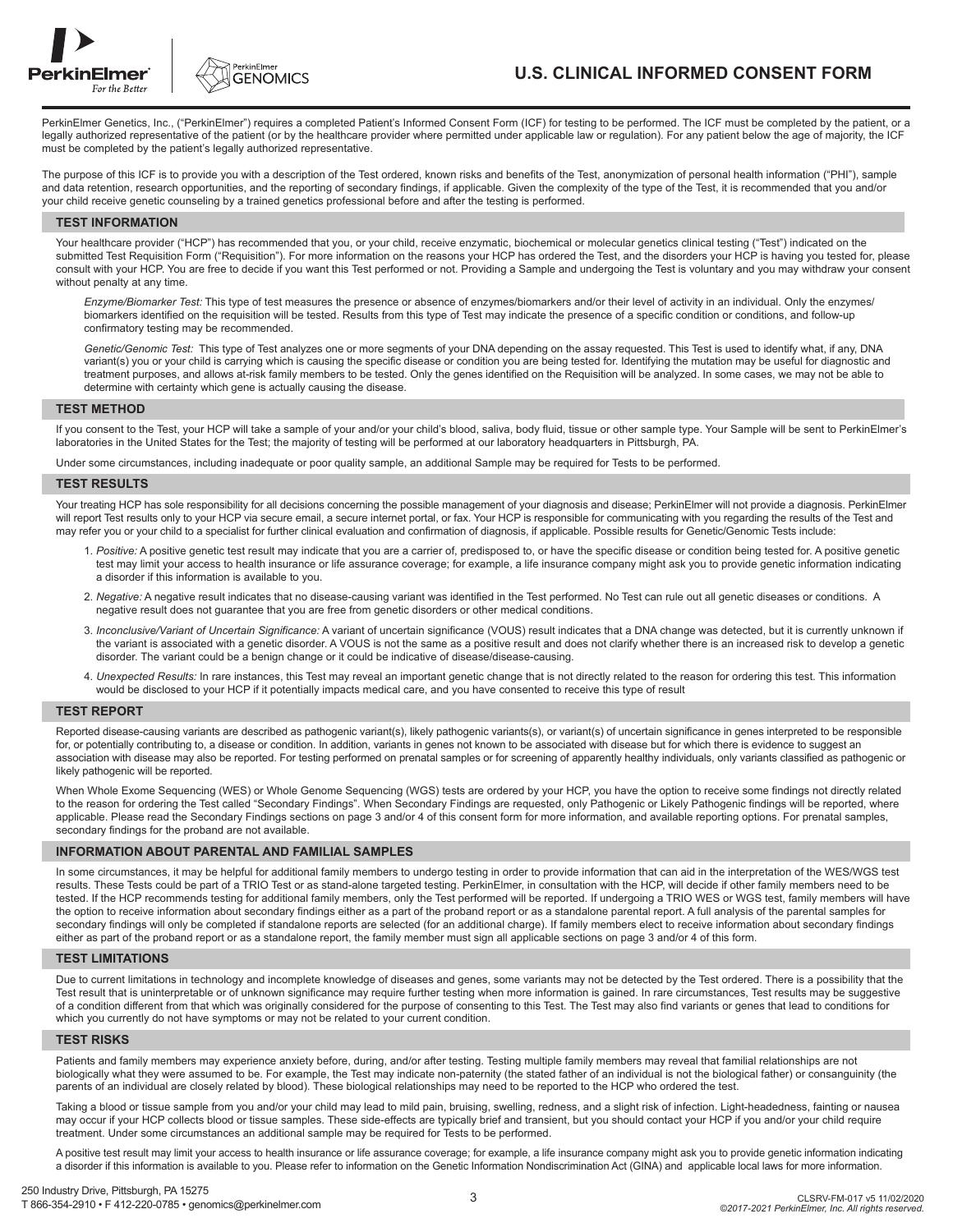



## **CONFIDENTIALITY**

You have the right to confidential treatment of the Sample and your PHI. Your HCP will provide PerkinElmer with Personal Health Information ("PHI") such as your name, date of birth, gender and clinical symptoms to help track your sample and report results. To maintain confidentiality, the test results will only be released to the referring health care provider, to the ordering laboratory, to the patient/guardian, to other health care providers involved in your diagnosis and treatment, or as otherwise required by law or regulation. Unless required by law, PerkinElmer will not disclose your PHI to any person or entity except with your written consent.

You and your HCP can control how your Sample and PHI are processed. You have the right to request access to your PHI, request corrections of any errors in recorded PHI, or where PHI may be missing or incomplete ask that it be completed. You also have the right to ask that your PHI be erased, subject to law or regulation. You can contact your HCP for such requests and your HCP will contact PerkinElmer, or you can contact PerkinElmer directly by visiting www.perkinelmergenomics.com. If requests for access, correction, completion, or erasure cannot be fulfilled, you will be informed and provided with the reasons why your requests cannot be fulfilled.

#### **SAMPLE AND DATA RETENTION**

Pursuant to laboratory best practices, your DNA sample will be retained by PerkinElmer for a minimum of two years and then destroyed. Additionally, your PHI, the data from the Tests (including those performed before any withdrawal of consent) and the related reports will be retained by PerkinElmer indefinitely, unless otherwise noted. In some instances, it may be beneficial to you for PerkinElmer to retain your sample for a longer period of time in order to conduct additional testing, and PerkinElmer will do so with appropriate documentation from you or your HCP.

PerkinElmer is requesting consent to keep you and/or your child's anonymized sample and data indefinitely for ongoing test development, scientific research, and/or other activities. This consent is optional, and the Test will be performed whether or not you provide consent to the following:

- PerkinElmer will anonymize and retain your Sample indefinitely for internal quality control, test validation, assay development and improvement. By allowing PerkinElmer to retain your Sample, you understand and agree that you give up any property rights you may have in the Sample and are donating it to PerkinElmer Genetics, Inc. If you withdraw your consent to use of your anonymized sample, no further anonymization will be performed.
	- □ Check here if you would like to opt out of anonymized sample retention (NY State residents, please see section below). Note, if not checked, this is interpreted as "consent given"
- PerkinElmer will anonymize your data and retain the anonymized data and related anonymized reports from your Tests indefinitely for statistical and quality analysis, research, scientific and technical development, and market research. PerkinElmer may also share your anonymized data and anonymized report with third parties.

 $\Box$  Check here if you would like to opt out of anonymized data retention. Note, if not checked, this is interpreted as "consent given"

#### **REQUIRED FOR SAMPLES COLLECTED IN NEW YORK STATE ONLY**

No tests other than those authorized shall be performed on the biological sample submitted for testing, and any material derived from the sample (i.e., DNA); this includes testing for internal research and/or quality control purposes. The sample shall be destroyed no more than 60 days after the sample was taken or at the end of the testing process, whichever occurs later, unless indicated below.

 By checking here and signing at right, I consent to PerkinElmer keeping my sample for longer than 60 days, and to using my de-identified \_\_\_\_\_\_\_\_\_\_\_\_\_\_\_\_\_\_\_\_\_\_\_\_\_\_\_\_\_\_\_\_ sample for internal research and/or quality control purposes. Note, if not checked and signed, this is interpreted as "consent not given."

#### **RESEARCH OPTIONS**

PerkinElmer may collaborate with scientists, researchers and drug developers to advance knowledge of genetic diseases. If there are opportunities to participate in future research relevant to the disease in you and/or your child, PerkinElmer may contact you or your HCP about the development of new testing, drug development, or other treatments. PerkinElmer may also work with scientists or researchers from academic or commercial institutions who have received the necessary approvals to conduct a research study. In some instances, these scientists or researchers may like to contact you directly about your interest in participating in a specific research study.

By checking here I would like to opt out of PerkinElmer being able to provide my contact information to outside researchers to contact me directly about applicable research studies.

### **WITHDRAWAL OF CONSENT**

I understand this consent is voluntary and is valid until I withdraw my consent. I understand I may withdraw my consent to sample and data retention, and to the Test at any time, that PerkinElmer will not perform the Test unless I provide consent to the Test. If I withdraw any consent, it will not affect actions taken before I withdrew my consent, including any anonymization of data or of my Sample. I understand that if I wish to withdraw my consent I should contact PerkinElmer via email at: Genomics@perkinelmer.com or toll-free by telephone +1-866-354-2910 to request withdrawal.

## **PATIENT CONSENT TO TESTING**

 $\Box$  By checking this box I attest:

I have read and understood the Informed Consent Form in its entirety, including the explanation of why my sample is being tested, how genetic testing is performed and the risks associated with genetic testing. I have had the opportunity to ask my HCP questions about the information contained herein, and understand that I am entitled to a copy of this ICF. My signature below acknowledges my free consent to the Test, and to any additional consents indicated above, and such testing in no way guarantees my health, the health of an unborn child, or the health of other family members.

\_\_\_\_\_\_\_\_\_\_\_\_\_\_\_\_\_\_\_\_\_\_\_\_\_\_\_\_\_\_\_\_\_\_\_\_\_\_\_\_\_\_\_\_\_\_\_\_\_\_\_\_\_\_\_ \_\_\_\_\_\_\_\_\_\_\_\_\_\_\_\_\_ Patient Signature (or Parent/Guardian if patient is minor) Date

Patient Name Name and Relationship (Parent/Guardian if patient is minor)

#### **FAMILY MEMBER CONSENT TO TESTING (if applicable)**

 $\square$  By checking this box I attest: I have read and understood the Informed Consent Form in its entirety, including the explanation of why my sample is being tested, how genetic testing is performed and the risks associated with genetic testing. I have had the opportunity to ask my HCP questions about the information contained herein, and understand that I am entitled to a copy of this ICF. My signature below acknowledges my free consent to the Test, and to any additional consents indicated above, and such testing in no way guarantees my health, the health of an unborn child, or the health of other family members.

\_\_\_\_\_\_\_\_\_\_\_\_\_\_\_\_\_\_\_\_\_\_\_\_\_\_\_\_\_\_\_\_\_\_\_\_\_\_\_\_\_\_\_\_\_\_\_\_\_\_\_\_\_\_\_ \_\_\_\_\_\_\_\_\_\_\_\_\_\_\_\_\_\_\_\_\_\_\_\_\_\_\_\_\_\_\_\_\_\_\_\_\_\_\_\_\_\_\_\_\_\_\_\_\_\_\_\_\_\_\_\_\_\_\_\_

| <b>Family Member Signature</b>                                                                                                                                                                                                                                                                                                                                                                                                                                                                                                                                                                                                                      | Date | Family Member Name | Relationship to Patient |
|-----------------------------------------------------------------------------------------------------------------------------------------------------------------------------------------------------------------------------------------------------------------------------------------------------------------------------------------------------------------------------------------------------------------------------------------------------------------------------------------------------------------------------------------------------------------------------------------------------------------------------------------------------|------|--------------------|-------------------------|
| <b>FAMILY MEMBER CONSENT TO TESTING (if applicable)</b>                                                                                                                                                                                                                                                                                                                                                                                                                                                                                                                                                                                             |      |                    |                         |
| □ By checking this box I attest: I have read and understood the Informed Consent Form in its entirety, including the explanation of why my sample is being tested, how<br>genetic testing is performed and the risks associated with genetic testing. I have had the opportunity to ask my HCP questions about the information contained herein,<br>and understand that I am entitled to a copy of this ICF. My signature below acknowledges my free consent to the Test, and to any additional consents indicated above,<br>and such testing in no way quarantees my health, the health of an unborn child, or the health of other family members. |      |                    |                         |

| Family Member Signature |  |
|-------------------------|--|
|-------------------------|--|

**Date** Family Member Name **Family Member Name** Relationship to Patient

\_\_\_\_\_\_\_\_\_\_\_\_\_\_\_\_\_\_\_\_\_\_\_\_\_\_\_\_\_\_\_\_\_\_\_\_\_\_\_\_\_\_\_\_\_\_\_\_\_\_\_\_\_\_\_\_\_\_\_\_ \_\_\_\_\_\_\_\_\_\_\_\_\_\_\_\_\_\_\_\_\_\_\_\_\_\_\_\_\_\_\_\_\_\_\_\_\_\_\_\_\_\_\_\_\_\_\_\_\_\_\_\_\_\_\_\_\_\_\_\_\_\_\_\_\_\_\_\_\_\_\_\_\_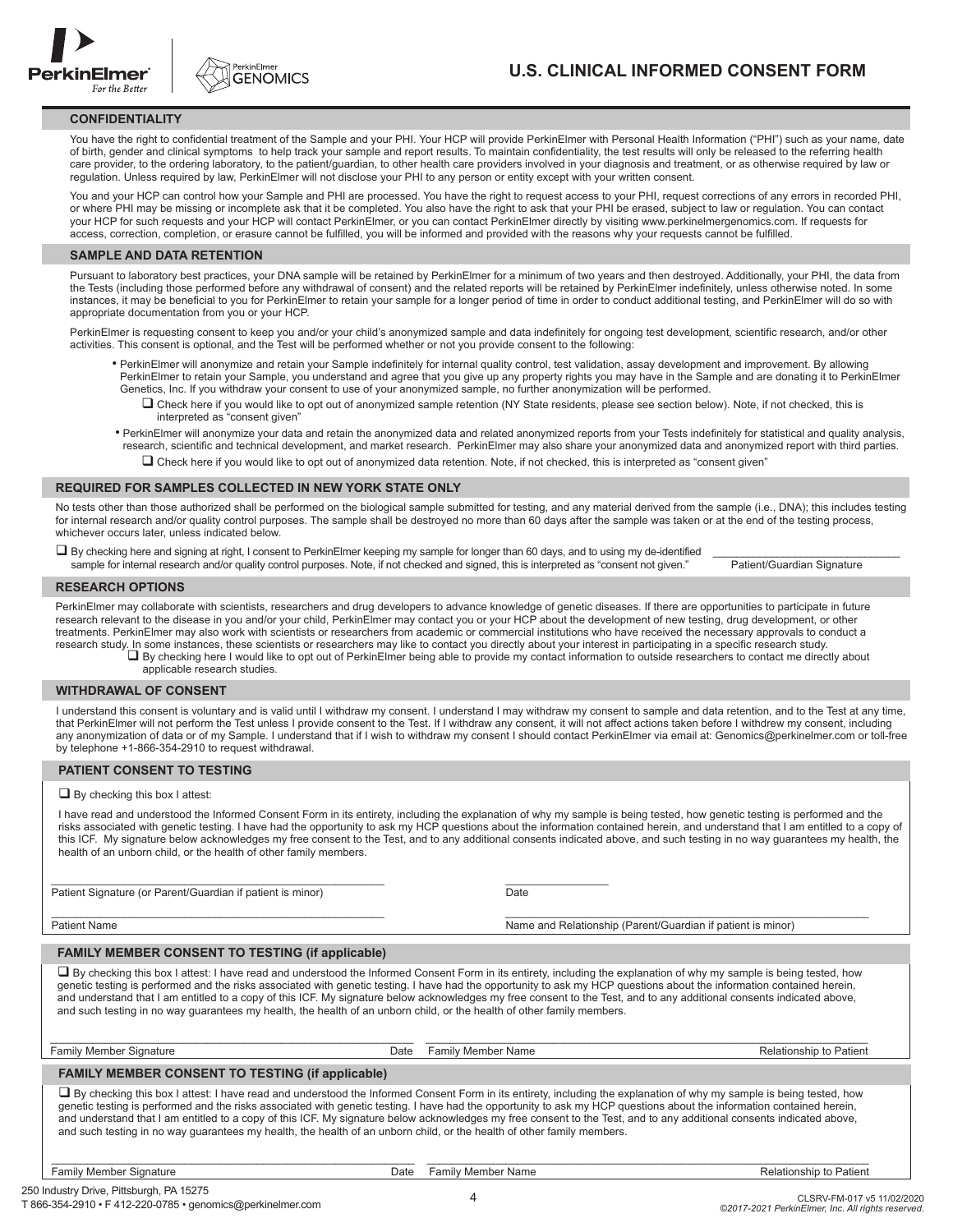



# **ACMG RECOMMENDED SECONDARY FINDINGS: REQUIRED ONLY FOR WES/WGS**

Since many different genes and conditions are being analyzed during the genetic Test, some findings not directly related to the reason for ordering the Test may be revealed. These findings are called "secondary" and can provide information that was not anticipated when the Test was ordered. Secondary findings are variants found in genes that are unrelated to the individual's reported clinical features. One such group of secondary findings available to individuals undergoing WES or WGS are diagnostic findings in genes defined as highly penetrant and medically actionable by the American College of Medical Genetics and Genomics. Please see below for additional information.

The American College of Medical Genetics and Genomics (ACMG), has recommended that secondary findings should be offered for a specific subset of highly penetrant and medically actionable genes associated with various inherited disorders for all individuals undergoing WGS or WES. Please refer to the latest version of the ACMG Recommendations for Reporting of Secondary Findings in Clinical Exome and Genome Sequencing for complete details of genes and conditions at www.acmg.net. Medically-actionable conditions are those for which there is currently recommended treatment or preventative actions that can be taken to reduce the risk of developing the disease. An example would be hereditary cancer syndromes such as Lynch syndrome.

We are unable to guarantee that the Test will find all medically-actionable conditions for which you have a pathogenic or likely pathogenic variant. You may have a pathogenic or likely pathogenic variant for a condition in which there was little or no coverage in the Test and therefore will not be detected. Additional testing for health purposes should be discussed with your doctor or genetic counselor.

Secondary findings will only be reported if consent is given by the Patient or Parent/Guardian. Each individual receiving secondary findings will need to fill out the appropriate section(s) below to indicate which secondary findings that they will receive. If a box is not checked or this form is not returned, it is assumed that the applicable individual does not want to receive the corresponding secondary finding(s).

| <b>PATIENT SECONDARY FINDINGS CONSENT</b><br>Not available for prenatal samples.    |                                                                 |                                                                                                                                                                                                                                                                                                                                                                        |
|-------------------------------------------------------------------------------------|-----------------------------------------------------------------|------------------------------------------------------------------------------------------------------------------------------------------------------------------------------------------------------------------------------------------------------------------------------------------------------------------------------------------------------------------------|
| of Medical Genetics and Genomics.                                                   |                                                                 | □ Check this box if you wish to receive a report on pathogenic or likely pathogenic findings in genes defined as highly penetrant and medically actionable by the American College                                                                                                                                                                                     |
| $\Box$ Pediatric Findings Only                                                      | $\Box$ Adult Findings Only<br>Both Pediatric and Adult Findings | If ACMG recommended Secondary Findings are elected above, please choose if you would like only pediatric findings, only adult findings, or both as defined by Table 1 in<br>PMID:27854360. The lack of selection will result in return of ALL results ("both"). Please note, it is recommended that the patient be 18 years or older for the return of adult findings. |
| □ Check this box if you do NOT want to receive ACMG-recommended secondary findings. |                                                                 |                                                                                                                                                                                                                                                                                                                                                                        |
| Patient Signature (or Parent/Guardian if patient is minor)                          | Date                                                            |                                                                                                                                                                                                                                                                                                                                                                        |

Patient Name Name and Relationship (Parent/Guardian if patient is minor)

# **FAMILY MEMBER(S) SECONDARY FINDINGS CONSENT**

*Please note that this section is required if family members included as part of TRIO would like to receive secondary findings either as part of a proband report or as a standalone report.* • Return of Secondary Findings results as part of the proband report will include only the parental inheritance of those findings reported in the proband. No other findings will *be commented on. This option is not available for prenatal reports.* 

- *• Return of findings as a standalone report will include a full analysis of all selected Secondary Finding sections for each family member. A standalone family member report will only be issued if an appropriate test selection is made on the test requisition form AND this section is filled out entirely.*
- Check this box if you wish to receive a report on pathogenic or likely pathogenic findings in genes defined as highly penetrant and medically actionable by the American College of Medical Genetics and Genomics.
	- If ACMG recommended Secondary Findings are elected above, please choose if you would like only pediatric findings, only adult findings, or both as defined by Table 1 in PMID:27854360. The lack of selection will result in return of ALL results ("both"). Please note, it is recommended that the patient be 18 years or older for the return of adult findings.  $\Box$  Pediatric Findings Only  $\Box$  Adult Findings Only  $\Box$  Both Pediatric and Adult Findings

Check this box if you do NOT want to receive ACMG-recommended secondary findings.

Family Member Signature Date Date of the United States of Date Date Date

\_\_\_\_\_\_\_\_\_\_\_\_\_\_\_\_\_\_\_\_\_\_\_\_\_\_\_\_\_\_\_\_\_\_\_\_\_\_\_\_\_\_\_\_\_\_\_\_\_\_\_\_\_\_\_ \_\_\_\_\_\_\_\_\_\_\_\_\_\_\_\_\_

\_\_\_\_\_\_\_\_\_\_\_\_\_\_\_\_\_\_\_\_\_\_\_\_\_\_\_\_\_\_\_\_\_\_\_\_\_\_\_\_\_\_\_\_\_\_\_\_\_\_\_\_\_\_\_ \_\_\_\_\_\_\_\_\_\_\_\_\_\_\_\_\_\_\_\_\_\_\_\_\_\_\_\_\_\_\_\_\_\_\_\_\_\_\_\_\_\_\_\_\_\_\_\_\_\_\_\_\_\_\_\_\_\_\_\_ Family Member Name **Relationship to Patient** 

# **FAMILY MEMBER(S) SECONDARY FINDINGS CONSENT**

*Please note that this section is required if family members included as part of TRIO would like to receive secondary findings either as part of a proband report or as a standalone report.* • Return of Secondary Findings results as part of the proband report will include only the parental inheritance of those findings reported in the proband. No other findings will *be commented on. This option is not available for prenatal reports.* 

*• Return of findings as a standalone report will include a full analysis of all selected Secondary Finding sections for each family member. A standalone family member report will only be issued if an appropriate test selection is made on the test requisition form AND this section is filled out entirely.*

 $\Box$  Check this box if you wish to receive a report on pathogenic or likely pathogenic findings in genes defined as highly penetrant and medically actionable by the American College of Medical Genetics and Genomics.

If ACMG recommended Secondary Findings are elected above, please choose if you would like only pediatric findings, only adult findings, or both as defined by Table 1 in PMID:27854360. The lack of selection will result in return of ALL results ("both"). Please note, it is recommended that the patient be 18 years or older for the return of adult findings.

 $\Box$  Pediatric Findings Only  $\Box$  Adult Findings Only  $\Box$  Both Pediatric and Adult Findings

Check this box if you do NOT want to receive ACMG-recommended secondary findings.

\_\_\_\_\_\_\_\_\_\_\_\_\_\_\_\_\_\_\_\_\_\_\_\_\_\_\_\_\_\_\_\_\_\_\_\_\_\_\_\_\_\_\_\_\_\_\_\_\_\_\_\_\_\_\_ \_\_\_\_\_\_\_\_\_\_\_\_\_\_\_\_\_ Family Member Signature Date

\_\_\_\_\_\_\_\_\_\_\_\_\_\_\_\_\_\_\_\_\_\_\_\_\_\_\_\_\_\_\_\_\_\_\_\_\_\_\_\_\_\_\_\_\_\_\_\_\_\_\_\_\_\_\_ \_\_\_\_\_\_\_\_\_\_\_\_\_\_\_\_\_\_\_\_\_\_\_\_\_\_\_\_\_\_\_\_\_\_\_\_\_\_\_\_\_\_\_\_\_\_\_\_\_\_\_\_\_\_\_\_\_\_\_\_ Family Member Name **Relationship to Patient**